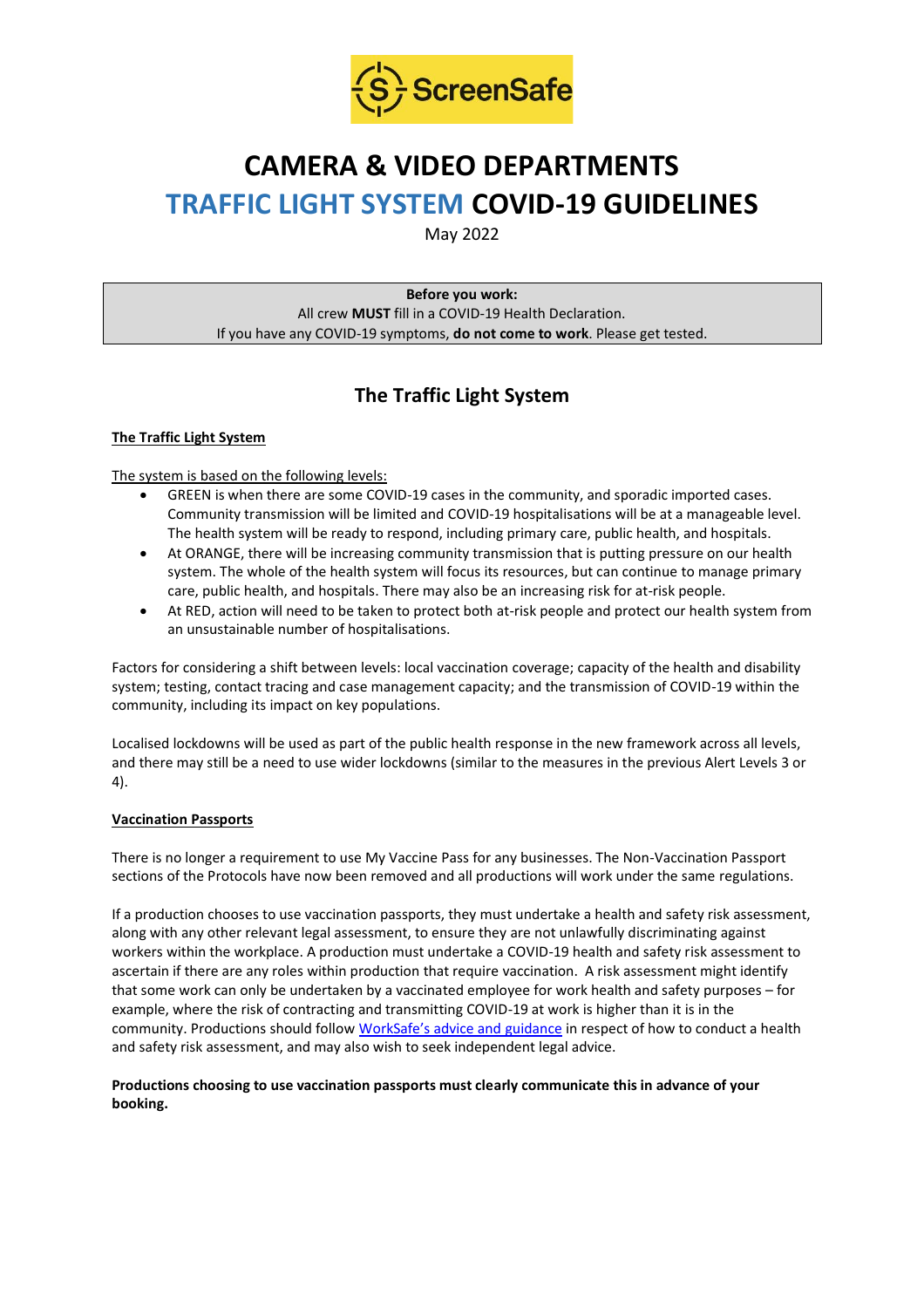|                        | <b>RED</b>                                       | <b>ORANGE</b>                                    | <b>GREEN</b>               |
|------------------------|--------------------------------------------------|--------------------------------------------------|----------------------------|
| Expected               | All scale productions,                           | All scale productions,                           | No restrictions on         |
| productions            | provided they can work                           | provided they can work                           | production.                |
|                        | with minimum 1m physical                         | with a recommended 1m                            |                            |
|                        | distancing requirements                          | physical distancing                              |                            |
|                        | and strict guidelines in                         | requirement and                                  |                            |
|                        | regards to Close Proximity                       | appropriate guidelines in                        |                            |
|                        | work.                                            | regards to Close Proximity                       |                            |
|                        |                                                  | work.                                            |                            |
| Crew                   | Crew to work from home                           | Production should facilitate                     | No restrictions.           |
|                        | where possible.                                  | crew working from home if                        |                            |
|                        |                                                  | appropriate.                                     |                            |
|                        | Day players, casuals and                         |                                                  |                            |
|                        | extras need stringent                            |                                                  |                            |
| Physical               | screening.<br>Minimum 1m                         | Recommended 1m                                   | No restrictions.           |
| Distancing             |                                                  |                                                  |                            |
| Personal               | Face coverings are strongly                      | Face coverings are strongly                      | PPE must be available for  |
| Protective             | recommended.                                     | recommended.                                     | those who wish to (or who  |
| Equipment              |                                                  |                                                  | are requested to) use it.  |
|                        | Face coverings mandatory                         | Face coverings are                               |                            |
|                        | on flights, public transport,                    | mandatory on flights,                            | Face coverings are         |
|                        | taxis, retail, public venues,                    | public transport, taxis,                         | mandatory on flights.      |
|                        | recommended whenever                             | retail and public venues.                        |                            |
|                        | leaving the house.                               |                                                  |                            |
| <b>Close Proximity</b> | Close Proximity work can                         | Close Proximity work can                         | No restrictions.           |
| Work                   | be undertaken with strict                        | be undertaken with                               |                            |
|                        | PPE & hygiene measures in                        | appropriate and agreed                           | Vigorous hygiene standards |
| Make Up                | place.                                           | PPE & hygiene measures in                        | to be maintained.          |
| Costume                |                                                  | place.                                           |                            |
| <b>Stunts</b>          | Please refer to the Close                        |                                                  | Crew may be asked to wear  |
| Close Actor            | Proximity guidelines.                            | Please refer to the Close                        | PPE.                       |
| Interaction            |                                                  | Proximity guidelines.                            |                            |
| Surveillance           | Surveillance testing is                          | Surveillance testing should                      | Some productions may       |
| <b>Testing</b>         | highly recommended.                              | be considered.                                   | wish to utilise regular    |
|                        |                                                  |                                                  | surveillance testing.      |
| Food / Catering        | Contactless service only.                        | Contactless service is                           | General food hygiene       |
|                        |                                                  | recommended.                                     | standards are adhered to.  |
|                        | Unit/Craft Services should                       |                                                  |                            |
|                        | be "café-style". Or                              | Unit/Craft Services should                       | Hand washing, sanitiser    |
|                        | individual snack packages<br>can be prepared and | be "café-style". Or<br>individual snack packages | stations available in all  |
|                        | handed out.                                      | can be prepared and                              | eating areas.              |
|                        |                                                  | handed out.                                      |                            |

# **QUICK GUIDE TO THE TRAFFIC LIGHT LEVELS**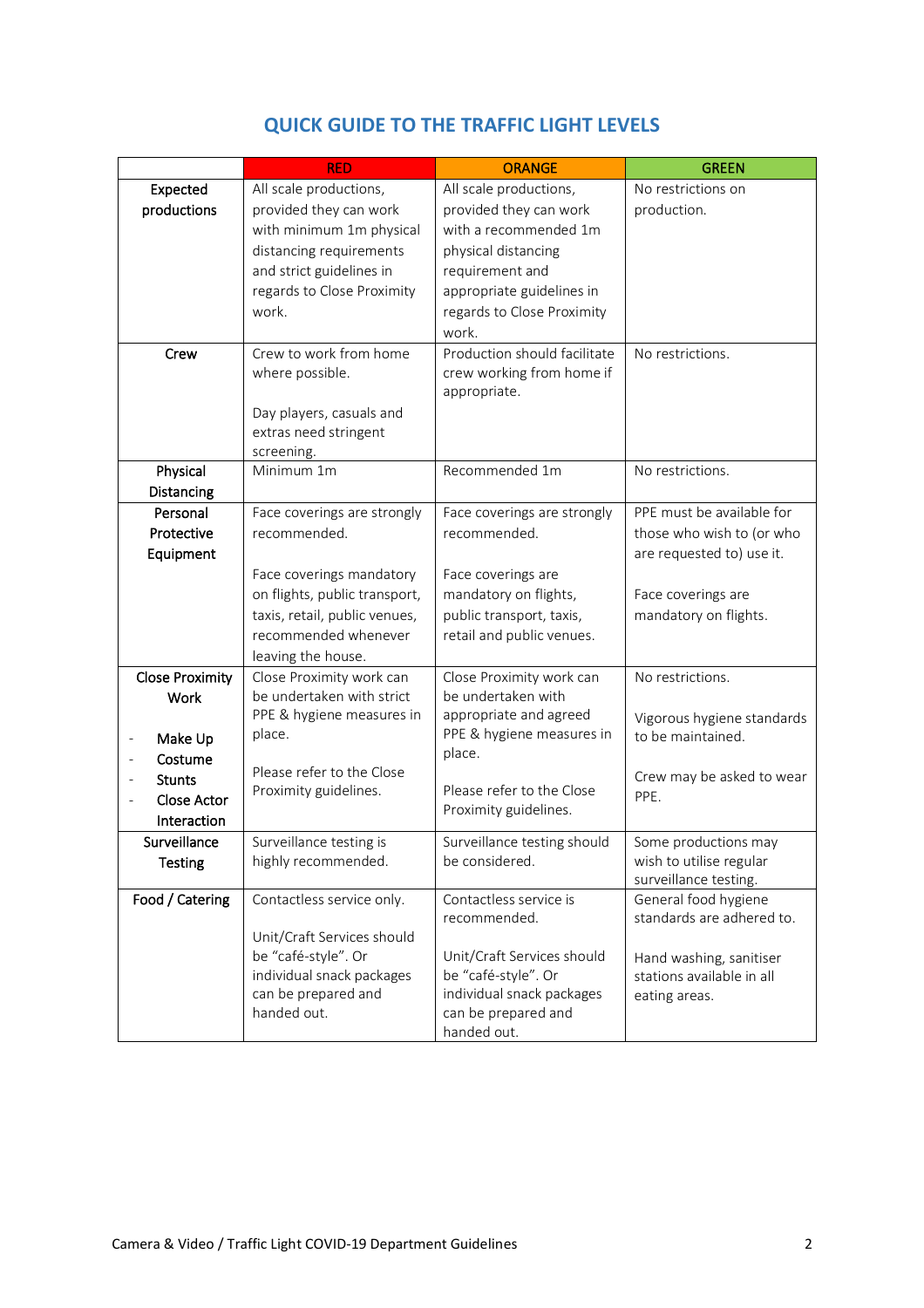# **DEPARTMENT SPECIFIC GUIDANCE – CAMERA & VIDEO DEPARTMENTS**

**Camera crew must be aware of and trained to work under the specific Traffic Light settings prior to commencing work, including the correct use of PPE and physical distancing requirements.**

**The below is a guide only and should be applied appropriate to the relevant regional Traffic Light Setting. The higher the Traffic Light Level, the stricter adherence. Please consult with your H&S officer if you have any questions or concerns.**

#### **Introduction to Department undertakings:**

- Pre-Production tasks remote (home)
- Pre-Production tasks at camera house
- Management/coordination of Camera team
- Liaison with DOP and other departments in regards to technical requirements
- On-Set operation and troubleshooting as required

#### **Department Bubbles**

- Off Set Camera Department bubble (remote preparation).
- Off Set Camera Department bubble (production office / camera house preparation)
- On Set Camera Department bubble (Unit/Tech base AND On Set)
- On Set Department HODs/Department Liaison bubble

#### **Contact Tracing:**

- Productions are encouraged to have contact tracing of some sort in place to prevent a wider production outbreak, but it is no longer a Government requirement.
- All crew or approved site visitors must sign a COVID-19 Declaration before starting work or visiting a work site
- If using vaccination passports, production to ensure anyone entering a controlled worksite has a valid and current vaccination passport.
- All entry and exit points should be controlled and monitored.
- All workers should keep a log of non-worksite locations (i.e. stores, etc.) and interactions (meeting suppliers, location owners, etc.) they have during working hours.
- All workers are recommended to keep note of their interactions outside of work hours (whilst on a iob).

#### **Personal Hygiene Requirements and Measures**

- Any worker who feels unwell must not come to work, if unwell at work they must go home.
- If a worker displays any of the symptoms of COVID-19, please call Healthline immediately (0800 358 5453) or your doctor. Production and the Health & Safety Departments must also be notified. And all close contact workers to be identified.
- If a person or persons are confirmed or probable cases of COVID-19, site closure(s) should be considered. This decision should be made on the advice of a public health officials based on information on the extent of the exposure.
- Please wash/sanitise your hands upon arrival at a work site.
- A strict personal hygiene & hand washing/sanitising regime must be observed in line with the ScreenSafe and Ministry of Health guidelines.
- Personal work stations to be cleaned/sanitised each day.
- In accordance with Ministry of Health guidelines, PPE (gloves and masks) should be available.
- Within all Traffic Light Settings, face coverings are strongly recommended. And it would be expected that most productions will require them as part of their H&S plan.
- If you choose to wear PPE, the type is up to you and should be based on the level of risk for your business or service, the working proximity, the physical work area, and the length of time people are together.
- Work should only be completed within one metre if it can't otherwise be achieved. The time spent in Close Proximity needs to be kept to a minimum.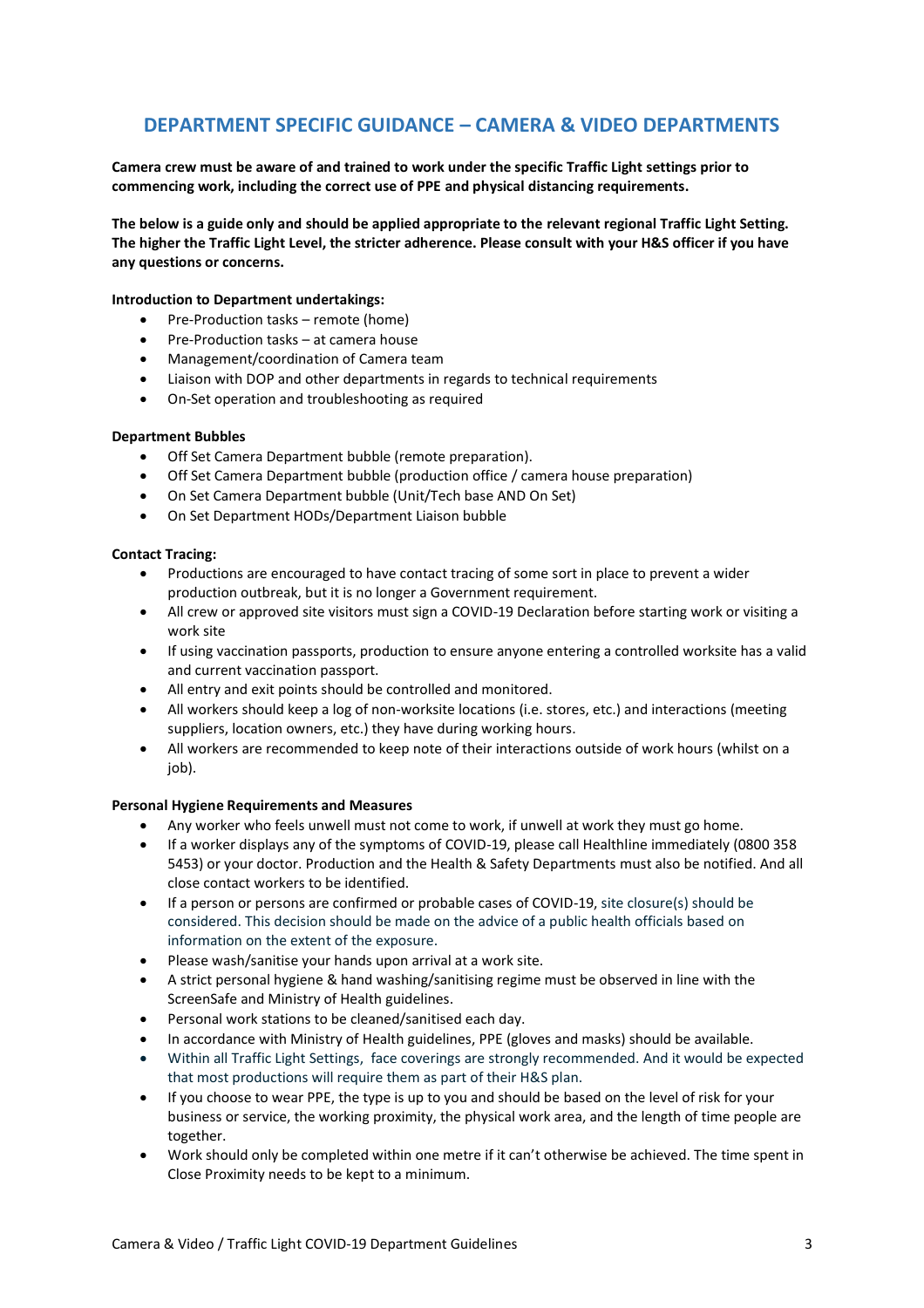# **Work Space Hygiene**

# **On and off set**

- Hand sanitising stations and PPE (gloves, masks) should be readily available at production office/location/camera house/camera truck and outside of communal facilities (ie. Portaloos).
- Equipment cleaning products should be readily available at production office/location/camera house/camera truck.
- Consider workspace layout, avoid face to face desks, and space desks 1 metre apart where possible. Engineered barriers may be necessary where this separation is not practicable.
- Personal kit/equipment/laptops to be used only by one person.
- Camera equipment and Camera Truck/Van may need to be sanitised at the end of each day.
- Make sure camera crew are trained in appropriate equipment cleaning/sanitising, particularly for delicate electrical equipment like remote focus units, etc.
- Regular aeration of camera truck, open windows when possible. Avoid recycling air.
- Air conditioning should be run on fresh air setting, not on recirculate.
- For more permanent gear storage areas (i.e. at studio or long-term location), make sure only approved camera crew are allowed access.
- Sanitise surfaces & mop floors at the end of each day where required.
- No visitors to site. Only workers involved in the project to enter any locations or work sites.

## **Kitchen & Catering**

- Stagger lunch where possible and apply physical distancing measures.
- Depending on the current level, consider no open snacks, fruit or shared food.
- Consider lunch box style lunches to be prepared, or where appropriate, subsidy for workers who are required to bring own lunch.
- All communal cutlery & crockery must be sterilised in dishwasher. Compostable cutlery & crockery to be used if sterilisation is not possible.
- Communal kitchen items to be sanitised before & after use.

# **Toilets, Showers & Drying Rooms**

- Physical distancing rules also apply to the use of shared facilities, including toilets, shower and drying rooms.
- Sanitising stations on location available outside of communal facilities (i.e. portaloos).
- If numbers require then add additional toilet facilities, i.e. portaloos
- Hygiene posters and signage should be clearly visible in shared spaces like kitchens, toilets, entrances and exits, etc.

## **Interaction with Other Departments, Suppliers, Cast & Extras**

## **Gear Prep**

- All suppliers should have their own policy and plan for dealing with the COVID-19 pandemic including contact tracing and the cleaning/sanitising of all equipment. Please notify production if you have concerns.
- All rental houses should specify whether they are using vaccination passports or not. And they should have appropriate protocols in place for one or both systems.
- Rental houses should have the gear in a prep bay cleaned and ready for the AC's as well as adequate procedures for handling equipment handovers.
- Rental houses should have equipment and hand sanitiser readily available.
- Rental houses should have strict contact tracing procedures in place, i.e. a sign in/out system in place, etc.
- All equipment hand-overs should be contactless.

## **Meetings**

- Camera or inter-departmental meetings to be carried out with physical distancing appropriate to the current Traffic Light level. If possible, particularly if in a confined space, a 10 person limit is recommended. Use of a face covering is strongly recommended.
- PPE should be available for essential inter-departmental meetings.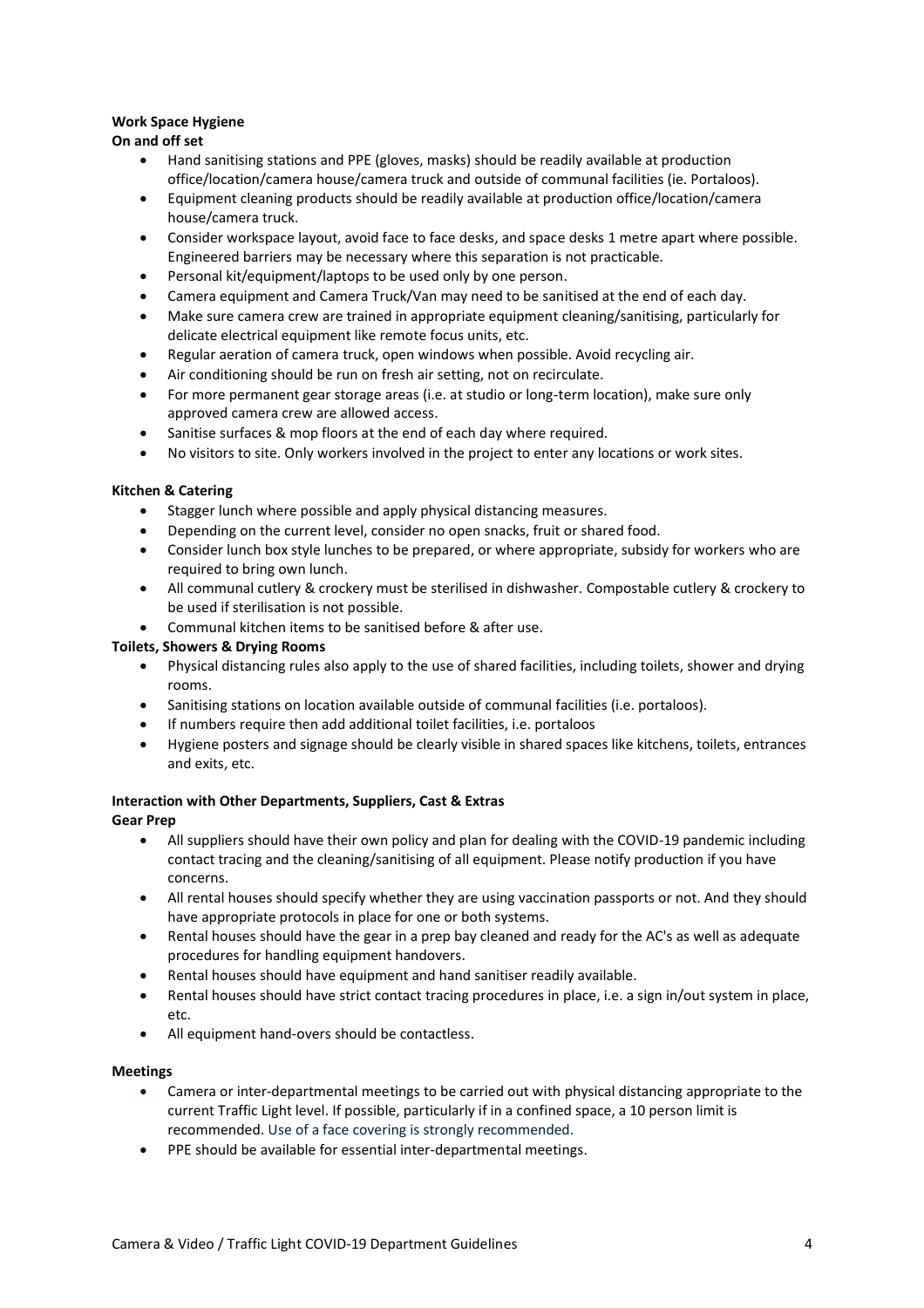- Physical distancing to be maintained on essential inter-departmental meetings and work (i.e. camera tests, pre-production meetings, tech recces, etc.). Use of a face covering is strongly recommended.
- Reduce physical interaction with other departments as far as reasonably practicable.
- Interactions with other crew, cast and public must be as per physical distancing protocols.

#### **Travel**

- Ride-sharing is not recommended unless you are already in a small and regular work bubble and if physical distancing is maintained. Use of a face covering is strongly recommended.
- Crew who travel together should always be part of the same work bubble.
- No recycling air, clean air fan inlet only, open windows where possible.
- Shared vehicles should not be used outside work.

# **Set Protocol**

- Sets may need to be treated as closed sets, with essential crew on set only.
- A 1 meter distance to cast and other crew (DOP,  $1^{st}$  AD, lighting crew, etc.) should be adhered to.
- Any approach to the camera should be controlled by 1st AC or Operator/DOP.
- DOP/Operator should step away from camera when adjustments needed by 1st/2nd AC or Grip/Sound (though preferably just a 1st AC would be making adjustments)
- To avoid on-set congestions, liaise with  $1<sup>st</sup>$  AD for appropriate times to make adjustments.
- Steadicam operators may need a protocol for hand off of rigs. I.e. no hand off to grips, or have a dedicated grip or camera assistant to assist between takes to rest the rig. If being assisted regular wipe downs of the rig and hand sanitation may be required.
- Remote Focus, Cine Tape and wireless video may be required to achieve required physical distancing.
- Consult closely with sound and grip department if they need to plug in or require additional equipment to go on camera. Ideally this will be done by  $1<sup>st</sup>$  AC whenever possible.
- Slating must only be done where physical distancing is achievable.
- Digital camera notes/sheets are preferred to hand-written ones.
- Additional monitors may be required to achieve physical distancing for key crew needing to watch a block-through or shoot.
- Allow other departments time and space to complete their work.
- For enclosed shooting sets, please ensure regular aeration, open windows when possible. It is recommend that crew are allowed time during the day to get fresh air.

#### **Camera Cards & Rushes Drives**

- Camera cards should be handed over in transit cases that are sanitised before handover and Cards should be sanitised before return.
- Appropriate Rushes Drives handling procedure to be developed by each production/ post-production to ensure safety of anyone handling cards and of the rushes themselves.
- Rushes Drives should be sanitised before being handed over to another person.
- A secure transfer case is recommended with appropriate sanitation performed between hand-offs.
- Consider sending a single drive with all data rather than sending multiple camera cards and a sound card to post.
- Contactless drop off to post houses is recommended.

#### **Equipment**

- Personal kits may need to be cleaned at the end of each day.
- Magliners, trolleys and other shared kit should be regularly cleaned/sanitised
- Hands to be washed/sanitised prior to and after handling radios, batteries, earpieces.
- Consider a tag system for identifying cleaned equipment to save time.
- Everything should live cleaned in boxes or cases. Assume cases/handles are always exposed and require hand washing after handling.